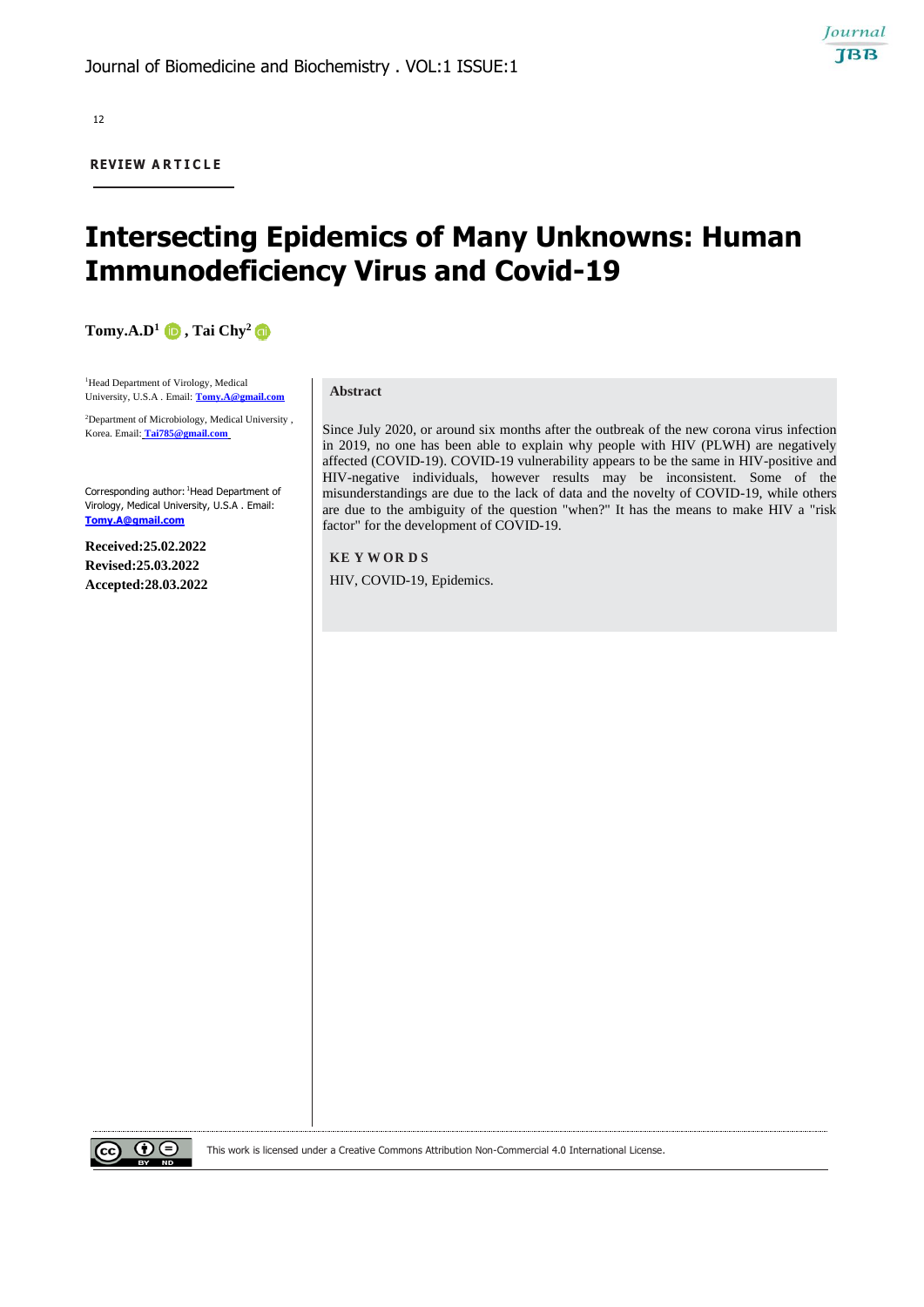### **INTRODUCTION**

Covid-19 has a nucleus made of single-stranded RNA and has a diameter of 65 nm to 125 nm. The global spread of Covid-19, its recurrence, and the massive number of deaths the most prevalent manner for the virus to spread from person to person was through physical contact. Coughing, sneezing, and laughing produce droplets. Fever, chills, cough, sore throat, difficulty breathing, myalgia or fatigue, nausea, vomiting, and diarrhea are all symptoms of COVID-19 infection. Wuhan, the capital of Hubei province and home to 11 million people, was the site of the first discovery of the new coronavirus. Thailand, Japan, Korea, the United States, and Iran were among the first countries to contract the COVID-19 virus in January 2019. On January 7, 2020, Chinese scientists identified 2019-nCoV, a previously unknown coronavirus, as the etiological cause of the outbreak (for 2019 novel corona virus). On February 11, 2020, the World Health Organization (WHO) designated the novel coronavirus sickness as corona virus infection 19 (COVID-19). COVID-19 symptoms include fever, cough, and weariness, as well as myalgia, sputum production, and headache. Since December 2019, an unique pneumonia (corona virus sickness 2019 (COVID-19) has been spreading across China, originating in Wuhan, the country's beauty capital. It's unknown if PLWH are more susceptible to SARS-CoV-2 infection or have worse health consequences. There are a number of reasons to believe PLWH are in great danger: PLWH have reduced immune responses to immune system challenges, as well as a high rate of risk factors for severe covid-19 illness, such as high blood pressure, diabetes, cardiovascular disease, obesity, lung disease, smoking, male sex, and old age (1,2). Poorer COVID-19 result, on the other hand, may be linked to untouchable (over) creation, and so PLWH may have a lower chance of worsening SARS-CoV-2 illness outcomes due to their weakened immune systems. However, there are currently insufficient numbers to support or refute any of these hypotheses. Early in the course of a new disease outbreak, data is poor, and the case report or case series (4–8) technique of epidemiologic investigation is the most feasible, if not the only, option. Attempts to estimate the prevalence of past SARS-CoV-2 virus in PLWH, like attempts to estimate incidence, must take into account who is and is not included in multiple sero examinations. Residents in a few states are being randomly sampled for seroinspection (19); these serosurveys might provide estimates of prior SARS-CoV-2 contamination in PLWH if sampling processes include special interest groups like PLWH. FOR HEPATITIS C, A "RISK FACTOR" (3,4). To conduct efficient epidemiologic research on the property of COVID-19 on PLWH, researchers must carefully analyze the study topic at hand as well as how the data will be used. It's reasonable to be cautious about HIV being labeled as a "independent risk factor" for deficient COVID-19 findings based on a contrived multivariable model, because this might lead to improper care rationing or treatment decisions. Demographic and scientific distinctiveness of in Wuhan's Wuchang and Qinshan districts had COVID-19 (0.7 percent as of the end of February or beginning of March 2020), which was comparable to the common residents' threat (0.5 percent) (14). As of April 30, 2020, COVID-19 had been detected in 51 (3.8 percent) of 1,339 PLWH undergoing daily treatment in Madrid, Spain. For the same time period, the COVID-19 risk in Madrid (4.0 percent) was comparable. Finally, the SARS-CoV-2 positivity rate among PLWH tested in a Chicago, Illinois medical center (15%) was comparable to that of HIV-negative persons (19 percent) (16) (5,6). Despite both cohorts indicate equal illness obligation in people via an exclusive of HIV, unpublished observation records from South Africa's Western Cape area suggest that PLWH are 2.3 times more likely to die from COVID-19 than those without HIV (7). The present study on the relationship between HIV and COVID-19 results hasn't always been consistent in terms of what they're searching for. In a retrospective matched cohort of PLWH and HIV-negative persons hospitalized in New York for COVID-19, the findings were consistent. HIV illness indicators such as HIV viral load and CD4 cell count, which would be expected to be the most powerful peacekeepers of a direct effect of HIV infectivity on COVID-19 outcome, were not observed to be closely related with COVID-19 morbidity among PLWH. Because only SARS-CoV-2 infections that resulted in indicative disease have been studied thus far, these findings should be interpreted with caution. HIV may influence whether SARS-CoV-2 infections are observed, either because PLWH have more or less contact with transmission, or because HIV may raise the fraction of infections that are indicative. The considerable prevalence of HIV viral suppression in COVID-19 cases suggests that PLWH without access to HIV medication are less likely to be identified with COVID-19 or documented as HIV-infected in the results (8). the epidemics of many unknown diseases: Human Immunodeficiency Virus and COVID-19.

## **EFFECT OF anti-viral drugs on the progression of the COVID-19 virulent strain:**

Treatment for additional coronaviruses with comparable symptoms has been recommended and tested using ant retro viral medicines like lopinavirritonavir (a protease inhibitor). The time it takes to reach scientific development (hazard ratio  $= 1.24$ , 95% confidence interval: 0.90, 1.72) and 28-day death (risk difference = 5.8%, 95% confidence interval: 17.3%, 5.7%) were only slightly different in a study of 199 patients randomly assigned to lopinavir ritonavir vs. ordinary of mind. Some research suggested that lopinavir-impact ritonavir's on transience was greater if treatment began sooner after the onset of symptoms, but the results were unclear. Lopinavirritonavir was found to have "no benefit," but some correlations indicated that it may have some protective impact. The results of this study do not suggest that patients with SARS-CoV-2 should begin treatment with lopinavirritonavir. Furthermore, there isn't enough information on the link between ART regimen and COVID-19 result to recommend or rule out any particular regimen (9,10).

## **MODERNIZING, MEASURING, AND SUPERVISING CARE ENGAGEMENT:**

The well-being of PLWH is dependent on their willingness to continue therapy. HIV viral load and CD4 cell count must be examined every three to six months. The risk of SARS-CoV-2 transmission from face-to-face interaction, especially in a health check environment, led to the conversion of numerous trial contacts (for all people, including those with PLWH).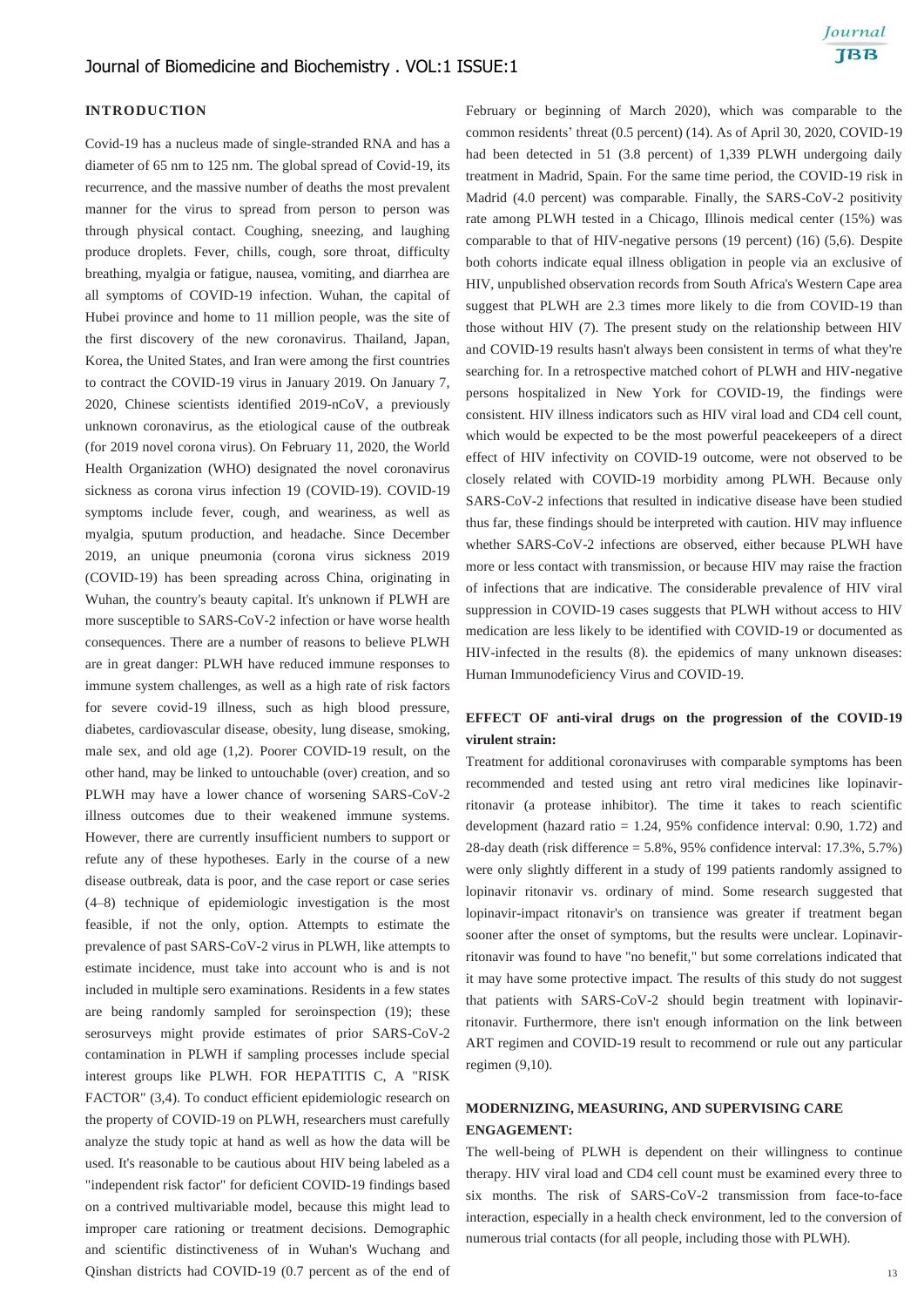Short- and long-term impacts on patient interest and adherence to antiretroviral therapy (ART) have not yet been studied. More than 90 percent of patients in a Missouri HIV center who had completed a telehealth appointment during COVID-19 stated that their telehealth visit was just as good as or better than an usual in-clinic visit (12,13). Incomplete telehealth appointments were not included in the data. Only 21% of scheduled appointments at a Chicago clinic were actually performed between late March and mid-April. Thirty-one percent of activities were rescheduled, two percent took place in person, and forty-six percent were skipped (14). It might be difficult for patients to fully participate in therapy due to a lack of proper technology and resources as well as an absence of technological awareness and an environment that is safe and private. Smartphone ownership and internet use among people with disabilities (PLWD) is not well documented (15). HIV-infected women in the Bronx, New York, in 2014, had 87 percent smartphones, compared to 90 percent to 92 percent of the overall population at that time. A mere 60 percent of the PLWH who were enrolled in British Columbia, Canada, in 2012 possessed a cell phone. Descriptive data on US population demographic tendencies can be found here. The demographics of those who have a high incidence of HIV infection include those who lack access to smartphones and home internet networks: non-Whites, older adults, and those with less education or income. Telehealth isn't only about having a mobile phone; it's about having a solid connection. The cost of telehealth visits may be higher for patients who do not have unlimited phone or internet access. There may also be safety concerns when seeking medical attention outside of the facility, because PLWH may not be in control of their environment. One-quarter of people with limited English proficiency (PLWH) who participated in a survey regarding their attitudes toward telehealth had doubts about their ability to communicate effectively without a face-to-face encounter. This variety will need to be taken into consideration when deciding how to implement telemedicine in clinical practice (e.g., prioritizing patients for in-clinic visits versus continued telehealth visits when clinics reopen). but with a limited number of patients in the clinic to provide physical isolation). Patients' access to the internet and a safe, protected location from which to dial in, as well as their distance from and means of transportation to the clinic, are all factors that should be evaluated on a regular basis. As a result of the pandemic, millions of individuals lost their jobs and employer-sponsored benefits, causing a worldwide economic crisis. In the event that PLWH who previously had private insurance abruptly lose their capacity to pay for treatment, they may encounter delays in care. Clinical cohorts provide a unique tool to track how changes in insurance status effect patient participation, ART accessibility, and viral suppression. Therefore, it will be necessary to conduct additional checks on patients who were supposed to return to the clinic but did not (16,17).

## **THE RELATIONSHIP BETWEEN SUBSTANCE USE AND MENTAL HEALTH:**

In PLWH, alcoholism, other substance misuse, and mental health difficulties are all common, and they may pose special risks and obstacles during the SARS-CoV-2 pandemic. Physical separation prohibitions, as well as the sorrow and worry that comes with them, can lead to an increase in the use of alcohol and other drugs. To map any of these instances, epidemiologists should look for new data sources. For example, Nielsen Retail Measurement Services shows a significant growth (+234%) in online wine purchases and sales of bigger amounts of alcohol (40). To get beyond ecological inference, more traditional polls of alcohol and other drug use will be required to determine whether individual PLWH are increasing their use and changing when and how they use alcohol and other drugs (18,19). Pre-existing mental health concerns are likely to be exacerbated by physical distance constraints. Individuals have relied on artistic outlets to help them cope in the past. Physical distance can obliterate social structures and artistic outlets that previously assisted people in coping. Senior PLWH, in particular, are already at a significant risk of social isolation. As a result of SARS-CoV-2 exposure or stigma, breaking the physical separation principle in order to locate these coping techniques may result in heightened stress. Accurate PLWH risk evaluations are needed to help participants consider the risks and benefits of participating in such activities, but they are currently unavailable. People who can protect themselves in their homes may experience more stress if they are alone in their homes, if being at home entails additional caregiving responsibilities, or if they live with a significant other who constitutes a physical or emotional threat (20,21). While mental health treatment may be one of the care settings best suited to cassette conferencing, it may also serve as a "canary in the coal mine" for growing inequality in access to technology and personal, secure therapy locations. For instance, one HIV clinic in Chicago, Illinois, discovered that several patients who were receiving rational strength therapy prior to the implementation of bodily hostility interventions temporarily stopped receiving it when it was delivered via telehealth, while others started receiving it for the first time. People with strict rational health symptoms may be more vulnerable to SARS-CoV-2 infection if their understanding of public health messaging is impaired or if they do not recognize their opportunity and how to manage it, in addition to having their psychological potency symptoms exacerbate as a result of significant separation (22,23).

#### **CONCLUSION**

Everyone's health and well-being would be affected if there was a COVID-19 pandemic. People living with HIV/AIDS have an increased risk of being harmed, both directly and indirectly, by the outbreak. For COVID-19, should we pay more attention to PLWH? In the United States, are there any unanswered questions about PLWH testing procedures? People infected with SARS-CoV-2 may be at greater risk of developing SARS-CoV-2 sickness or having worse COVID-19 outcomes if they have HIV. There are various ways to overcome some of these difficulties with a comprehensive HIV testing infrastructure. Do physical separation therapies have any influence, systemically speaking, on HIV treatment, drug use and mental health outcomes for those living with HIV? A strong HIV testing infrastructure provides a number of avenues for addressing some of these persisting concerns, given that we adhere to rigorous epidemiological criteria. In order to take advantage of these potential to influence public health practice, the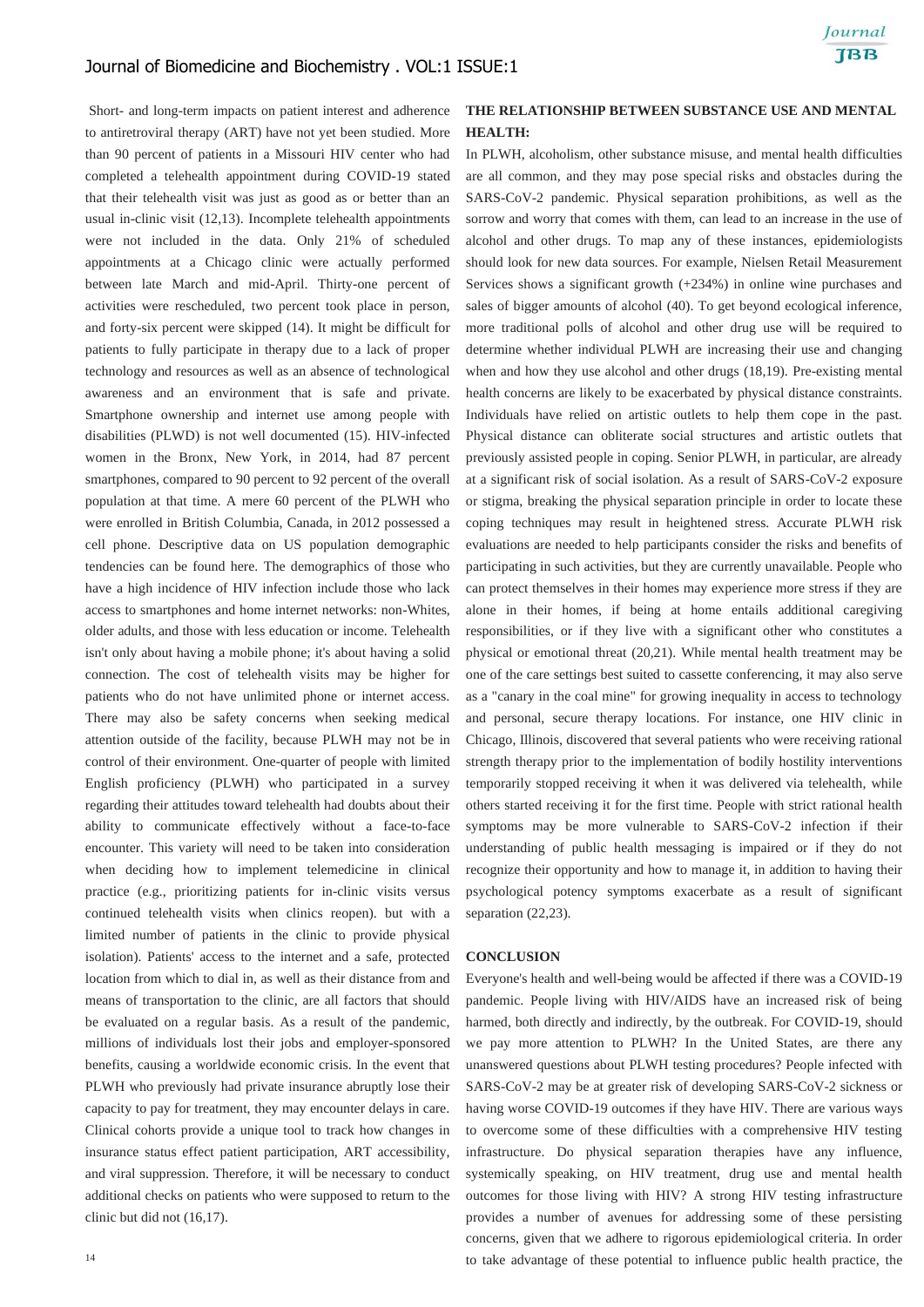focus of the study must be clearly defined and suitable analysis applied.

#### **Conflict of Interest:** None

#### **REFERENCES**

1. Bhadarge G, Bankar N, Hadke S. Study of liver function test, haematological parameters and Crp derangements in covid-19 patients. Biosc. Biotech. Res. Comm. 2021:36-40.

<http://dx.doi.org/10.21786/bbrc/14.6.8>

- 2. Mascolo S, Romanelli A, Carleo MA, Esposito V. Could HIV infection alter the clinical course of SARS-CoV-2 infection? When less is better. Journal of Medical Virology. 2020 Jul 11;92(10):1777-8. <https://doi.org/10.1002/jmv.25881>
- 3. Zhu F, Cao Y, Xu S, Zhou M. Co-infection of SARS-CoV‐2 and HIV in a patient in Wuhan city, China. Journal of Medical Virology. 2020 Jun;92(6):529-30. <https://doi.org/10.1002/jmv.25732>
- 4. Blanco JL, Ambrosioni J, Garcia F, Martínez E, Soriano A, Mallolas J, Miro JM. COVID-19 in patients with HIV: clinical case series. The lancet. HIV. 2020 Apr 15;7(5):e314-6. [https://doi.org/10.1016/s2352-3018\(20\)30111-9](https://doi.org/10.1016/s2352-3018(20)30111-9)
- 5. Ambrosioni J, Blanco JL, Reyes-Urueña JM, Davies MA, Sued O, Marcos MA, Martínez E, Bertagnolio S, Alcamí J, Miro JM, Blanco JL. Overview of SARS-CoV-2 infection in adults living with HIV. The lancet HIV. 2021 May 1;8(5):e294-305. [https://doi.org/10.1016/S2352-3018\(21\)00070-9](https://doi.org/10.1016/S2352-3018(21)00070-9)
- 6. Patel RH, Pella PM. COVID-19 in a patient with HIV infection. Journal of Medical Virology. 2020 Jun 3;92(11):2356-7. <https://doi.org/10.1002/jmv.26049>
- 7. Sun LJ, Wong SX, Gollamudi S. A case of HIV and SARS-CoV-2 co-infection in Singapore. Journal of Acquired Immune Deficiency Syndromes (1999). 2020 Aug 1. [https://dx.doi.org/10.1097%2FQAI.000000000000240](https://dx.doi.org/10.1097%2FQAI.0000000000002401)

[1](https://dx.doi.org/10.1097%2FQAI.0000000000002401)

8. Baluku JB, Mwebaza S, Ingabire G, Nsereko C, Muwanga M. HIV and SARS-CoV-2 coinfection: A case report from Uganda. Journal of medical virology. 2020 Nov;92(11):2351-3.

<https://doi.org/10.1002/jmv.26044>

- 9. Zhao J, Liao X, Wang H, Wei L, Xing M, Liu L, Zhang Z. Early virus clearance and delayed antibody response in a case of coronavirus disease 2019 (COVID-19) with a history of coinfection with human immunodeficiency virus type 1 and hepatitis C virus. Clinical Infectious Diseases. 2020 Oct 15;71(16):2233-5. <https://doi.org/10.1093/cid/ciaa408>
- 10. Gervasoni C, Meraviglia P, Riva A, Giacomelli A, Oreni L, Minisci D, Atzori C, Ridolfo A, Cattaneo D.

Clinical features and outcomes of HIV patients with coronavirus disease 2019. Clinical Infectious Diseases. 2020 May 14. <https://academic.oup.com/cid/article/71/16/2276/5837155>

- 11. Härter G, Spinner CD, Roider J, Bickel M, Krznaric I, Grunwald S, Schabaz F, Gillor D, Postel N, Mueller MC, Müller M. COVID-19 in people living with human immunodeficiency virus: a case series of 33 patients. Infection. 2020 Oct;48(5):681-6. <https://doi.org/10.1007/s15010-020-01438-z>
- 12. Baluku JB, Olum R, Agolor C, Nakakande J, Russell L, Bongomin F, Nakawesi J. Prevalence, clinical characteristics and treatment outcomes of HIV and SARS-CoV-2 co-infection: a systematic review and meta-analysis. medRxiv. 2020 Jan 1. <https://doi.org/10.1101/2020.05.31.20118497>
- 13. Guo W, Ming F, Dong Y, Zhang Q, Zhang X, Mo P, Feng Y, Liang K. A survey for COVID-19 among HIV/AIDS patients in two districts of Wuhan, China. AIDS Patients in Two Districts of Wuhan, China (3/4/2020). 2020 Mar 4. [https://doi.org/10.1016/S2352-3018\(20\)30164-8](https://doi.org/10.1016/S2352-3018(20)30164-8)
- 14. Vizcarra P, Pérez-Elías MJ, Quereda C, Moreno A, Vivancos MJ, Dronda F, Casado JL, Moreno S, Pérez-Elías MJ, Fortún J, Navas E. Description of COVID-19 in HIV-infected individuals: a singlecentre, prospective cohort. The lancet HIV. 2020 Aug 1;7(8):e554- 64. [https://doi.org/10.1016/S2352-3018\(20\)30164-8](https://doi.org/10.1016/S2352-3018(20)30164-8)
- 15. Ridgway JP, Schmitt J, Friedman E, Taylor M, Devlin S, McNulty M, Pitrak D. HIV care continuum and COVID-19 outcomes among people living with HIV during the COVID-19 pandemic, Chicago, IL. AIDS and Behavior. 2020 Oct;24(10):2770-2. <https://doi.org/10.1007/s10461-020-02905-2>
- 16. Pillay-van Wyk V, Bradshaw D, Groenewald P, Seocharan I, Manda S, Roomaney RA, Awotiwon O, Nkwenika T, Gray G, Buthelezi SS, Mkhize ZL. COVID-19 deaths in South Africa: 99 days since South Africa's first death. SAMJ: South African Medical Journal. 2020 Nov;110(11):1093-9.

<http://dx.doi.org/10.7196/samj.2020.v110i11.15249>

- 17. Kolhe S, Dambhare M, Dhankasar P, Dhole P, Nair A, Rewatkar P. Home Remedies During Covid Pandemic Lockdown. Journal of Research in Medical and Dental Science. 2020:103-7. [https://pesquisa.bvsalud.org/global-literature-on-novel-coronavirus-](https://pesquisa.bvsalud.org/global-literature-on-novel-coronavirus-2019-ncov/resource/pt/covidwho-921431)[2019-ncov/resource/pt/covidwho-921431](https://pesquisa.bvsalud.org/global-literature-on-novel-coronavirus-2019-ncov/resource/pt/covidwho-921431)
- 18. Ridgway JP, Schmitt J, Friedman E, Taylor M, Devlin S, McNulty M, Pitrak D. HIV care continuum and COVID-19 outcomes among people living with HIV during the COVID-19 pandemic, Chicago, IL. AIDS and Behavior. 2020 Oct;24(10):2770-2. <https://doi.org/10.1007/s10461-020-02905-2>
- 19. Williamson E, Walker AJ, Bhaskaran K, Bacon S, Bates C, Morton CE, Curtis HJ, Mehrkar A, Evans D, Inglesby P, Cockburn J. OpenSAFELY: factors associated with COVID-19-related hospital death in the linked electronic health records of 17 million adult NHS patients. MedRxiv. 2020 Jan 1.

<https://doi.org/10.1101/2020.05.06.20092999>

20. Westreich D, Greenland S. The table 2 fallacy: presenting and interpreting confounder and modifier coefficients.